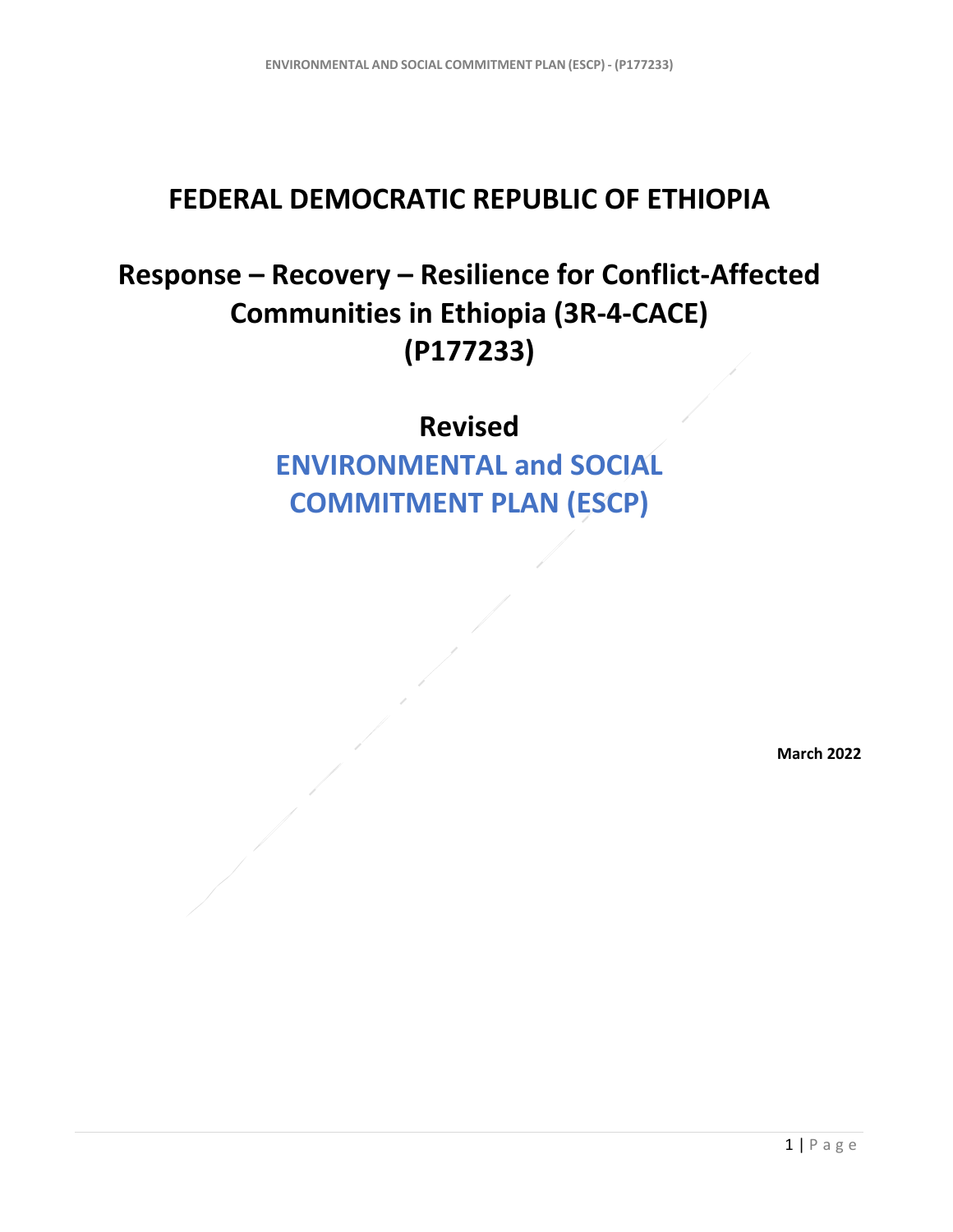## **ENVIRONMENTAL AND SOCIAL COMMITMENT PLAN**

- 1. The Government of Ethiopia (the Recipient) will implement the Ethiopian Response Recovery Resilience for Conflict-Affected Communities Project (3R-4-CACE) (hereafter the Project), with the involvement of the following Ministries/agencies/units: Ministry of Finance (MoF), Ministry of Women and Social Affairs (MoWSA), Ethiopia Disaster Risk Management Commission (EDRMC), the Ministry of Health, the Ministry of Education, as well as the regional states and local districts. The International Development Association (IDA) (hereinafter the Association) has agreed to provide financing for the Project.
- 2. The Recipient shall implement material measures and actions so that the Project is implemented in accordance with the Environmental and Social Standards (**ESSs**). This Environmental and Social Commitment Plan (**ESCP**) sets out material measures and actions, any specific documents or plans, as well as the timing for each of these.
- 3. The Recipient shall also comply with the provisions of any other E&S documents required under the ESF and referred to in this ESCP, such as Environmental and Social Management Plans (ESMP), Resettlement Plans (RP), and Stakeholder Engagement Plans (SEP), and the timelines specified in those E&S documents.
- 4. The Recipient is responsible for compliance with all requirements of the ESCP even when implementation of specific measures and actions is conducted by the Ministry, agency or unit referenced in 1. above or another entity including the provision of sufficient budget.
- 5. Implementation of the material measures and actions set out in this ESCP shall be monitored and reported to the Association by the Recipient as required by the ESCP and the conditions of the legal agreement, and the Association will monitor and assess progress and completion of the material measures and actions throughout implementation of the Project.
- 6. As agreed by the Association and Recipient, this ESCP may be revised from time to time during Project implementation, to reflect adaptive management of Project changes and unforeseen circumstances or in response to assessment of Project performance conducted under the ESCP itself. In such circumstances, Recipient will agree to the changes with the Association and will update the ESCP to reflect such changes. Agreement on changes to the ESCP will be documented through the exchange of letters signed between the Association and the Recipient. The Recipient shall promptly disclose the updated ESCP.
- 7. Where Project changes, unforeseen circumstances, or Project performance result in changes to the risks and impacts during Project implementation, the Recipient shall provide additional funds, if needed, to implement actions and measures to address such risks and impacts, such as SEA/SH risks.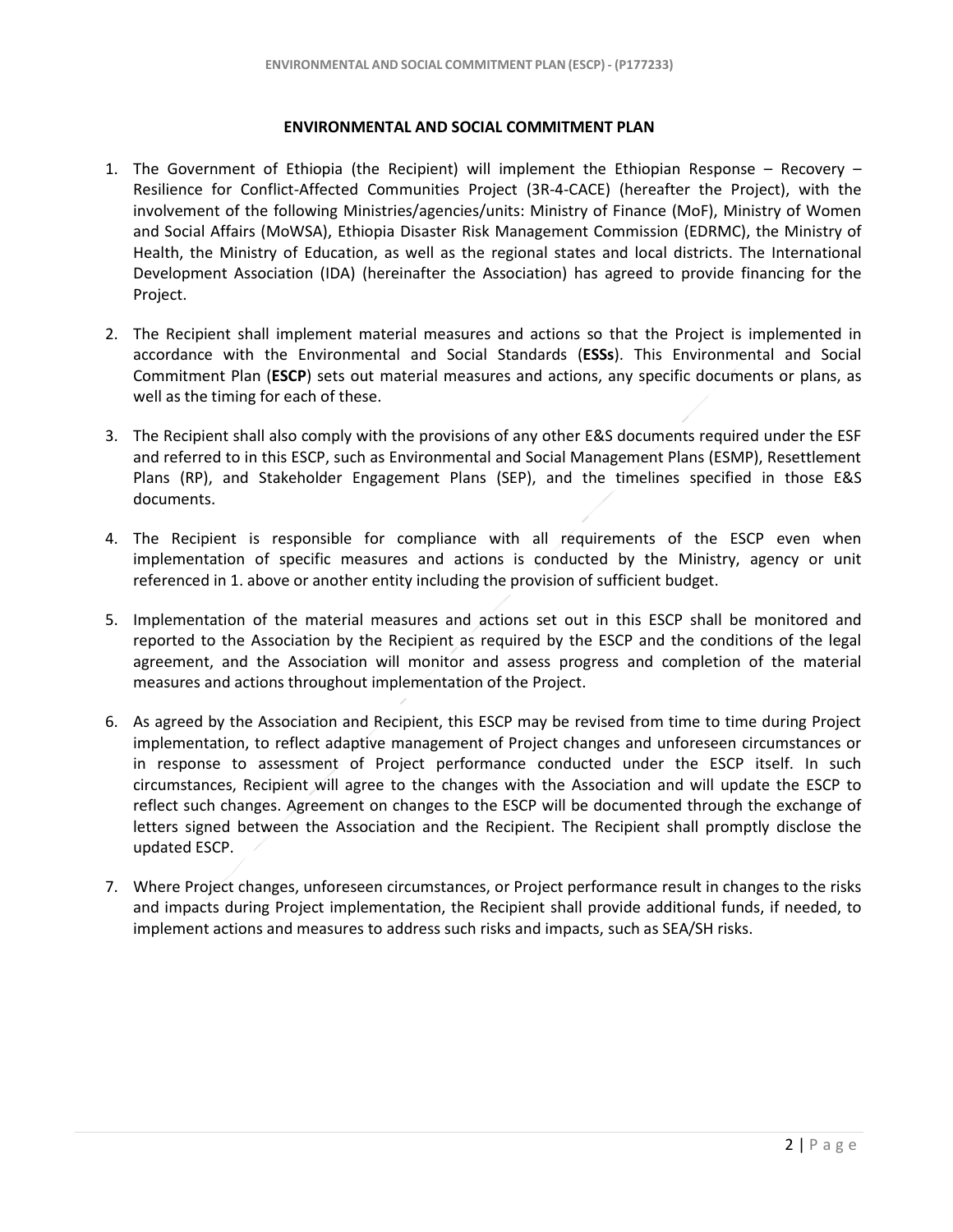|   | <b>MATERIAL MEASURES AND ACTIONS</b>                             | <b>TIMEFRAME</b>                      | <b>RESPONSIBILE ENTITY/AUTHORITY</b> |
|---|------------------------------------------------------------------|---------------------------------------|--------------------------------------|
|   |                                                                  |                                       |                                      |
|   | <b>MONITORING AND REPORTING</b>                                  |                                       |                                      |
| A | <b>REGULAR REPORTING</b>                                         | Quarterly and annually throughout the | The MoF FPCU in collaboration with   |
|   | Prepare and submit to the Association regular monitoring reports | Project implementation period         | MoWSA PIU                            |
|   | on the environmental, social, health and safety (ESHS)           |                                       |                                      |
|   | performance of the Project, including but not limited to, the    |                                       |                                      |
|   | implementation of the ESCP, SEP, status of preparation and       |                                       |                                      |
|   | implementation of E&S documents required under the ESCP,         |                                       |                                      |
|   | stakeholder engagement activities, functioning of the grievance  |                                       |                                      |
|   | mechanism(s).                                                    |                                       |                                      |
|   |                                                                  |                                       |                                      |
|   | The World Bank will engage a Third-Party Monitor to provide,     |                                       |                                      |
|   | among others, operational review of project's environment and    | Throughout the Project                |                                      |
|   | social risk management performance in high risk areas as well as | implementation period.                |                                      |
|   | well as verification of project results. The PCU E&S staff will  |                                       |                                      |
|   | cooperate with the Third Party Monitor as necessary.             |                                       |                                      |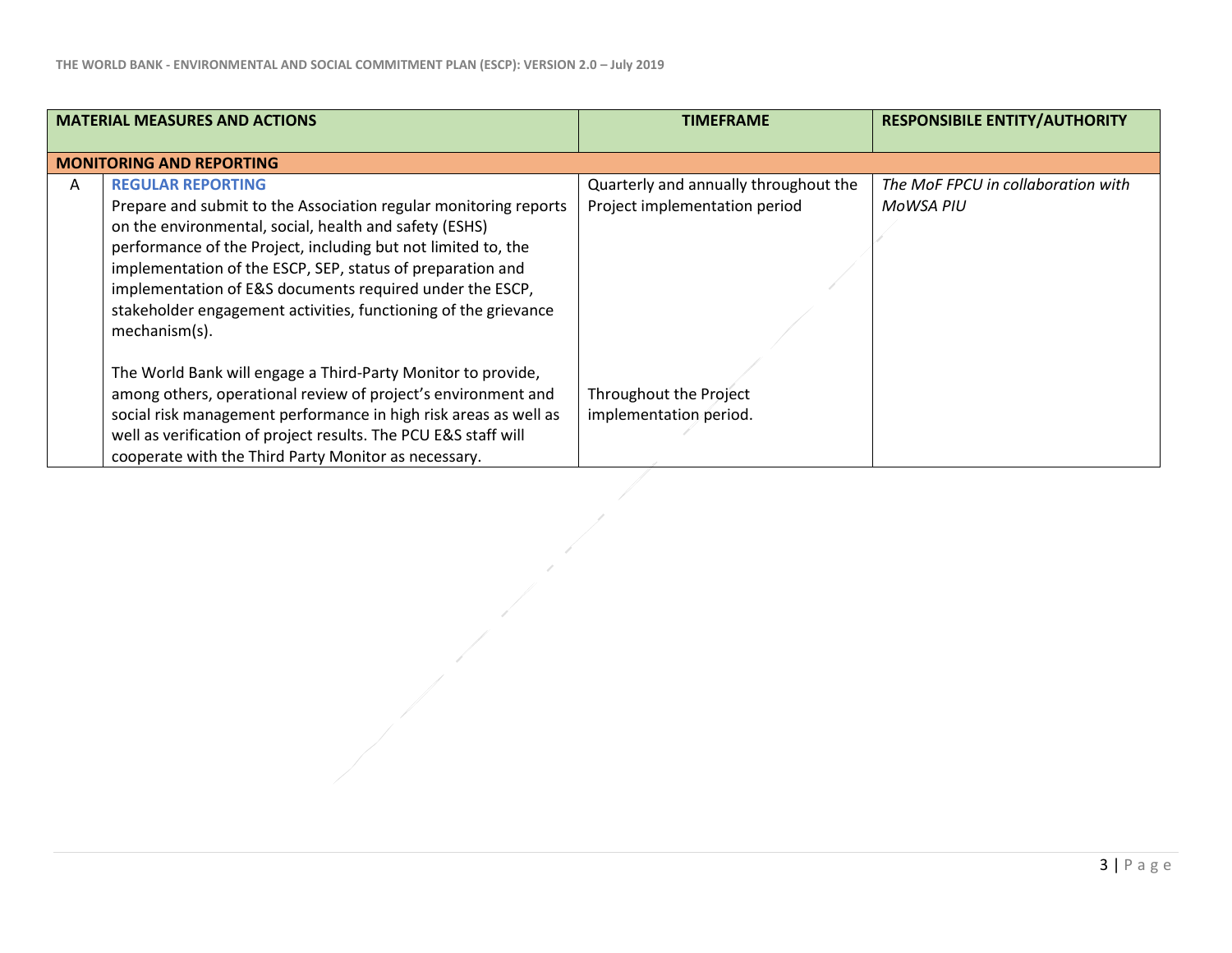|              | <b>MATERIAL MEASURES AND ACTIONS</b>                                                                                                                                                                                                                                                                                                                                                                                                                                                                                                                                                                                                                                                                                                                                                                | <b>TIMEFRAME</b>                                                                                                                                                                                                                                                                                                                   | <b>RESPONSIBILE ENTITY/AUTHORITY</b>              |
|--------------|-----------------------------------------------------------------------------------------------------------------------------------------------------------------------------------------------------------------------------------------------------------------------------------------------------------------------------------------------------------------------------------------------------------------------------------------------------------------------------------------------------------------------------------------------------------------------------------------------------------------------------------------------------------------------------------------------------------------------------------------------------------------------------------------------------|------------------------------------------------------------------------------------------------------------------------------------------------------------------------------------------------------------------------------------------------------------------------------------------------------------------------------------|---------------------------------------------------|
| B            | <b>INCIDENTS AND ACCIDENTS</b><br>Promptly notify the Association of any incident or accident<br>related to the Project which has, or is likely to have, a significant<br>adverse effect on the environment, the affected communities,<br>the public or workers, including safety hazards associated with<br>road obstructions, diversions, or closures to give room to works<br>with concomitant increased traffic volume on public roads and<br>accidents that may occur due to civil works to rebuild or<br>rehabilitate the public centers. Provide sufficient detail regarding<br>the incident or accident, indicating immediate measures taken or<br>that are planned to be taken to address it, and any information<br>provided by any contractor and supervising entity, as<br>appropriate. | Immediately, and in any case<br>within 48 hours after first becoming<br>aware of the incident or accident<br>SEA/SH cases shall be reported within<br>24 hours to the World Bank. Incident<br>report shall be provided to the bank in<br>line with the procedures outlined in the<br>SEA/SH prevention and response action<br>plan | The MoF FPCU in collaboration with<br>Contractors |
|              | Subsequently, as per the Association's request, prepare a report<br>on the incident or accident and propose any measures to prevent<br>its recurrence.                                                                                                                                                                                                                                                                                                                                                                                                                                                                                                                                                                                                                                              | A detailed report of the incident and<br>root cause analysis shall be provided to<br>the Association within a time period<br>acceptable to the Association.                                                                                                                                                                        |                                                   |
| $\mathsf{C}$ | <b>CONTRACTORS MONTHLY REPORTS</b><br>Require contractors to provide monthly monitoring reports on<br>the environmental, social, health, and safety (ESHS) performance<br>of subprojects in accordance with the requirements outlined in<br>item 1.4 below.<br>The Recipient, through NDRMC, shall ensure that these reports<br>are prepared and submitted to the Association upon request.                                                                                                                                                                                                                                                                                                                                                                                                         | Throughout project implementation                                                                                                                                                                                                                                                                                                  | The MoF FPCU in collaboration with<br>Contractor  |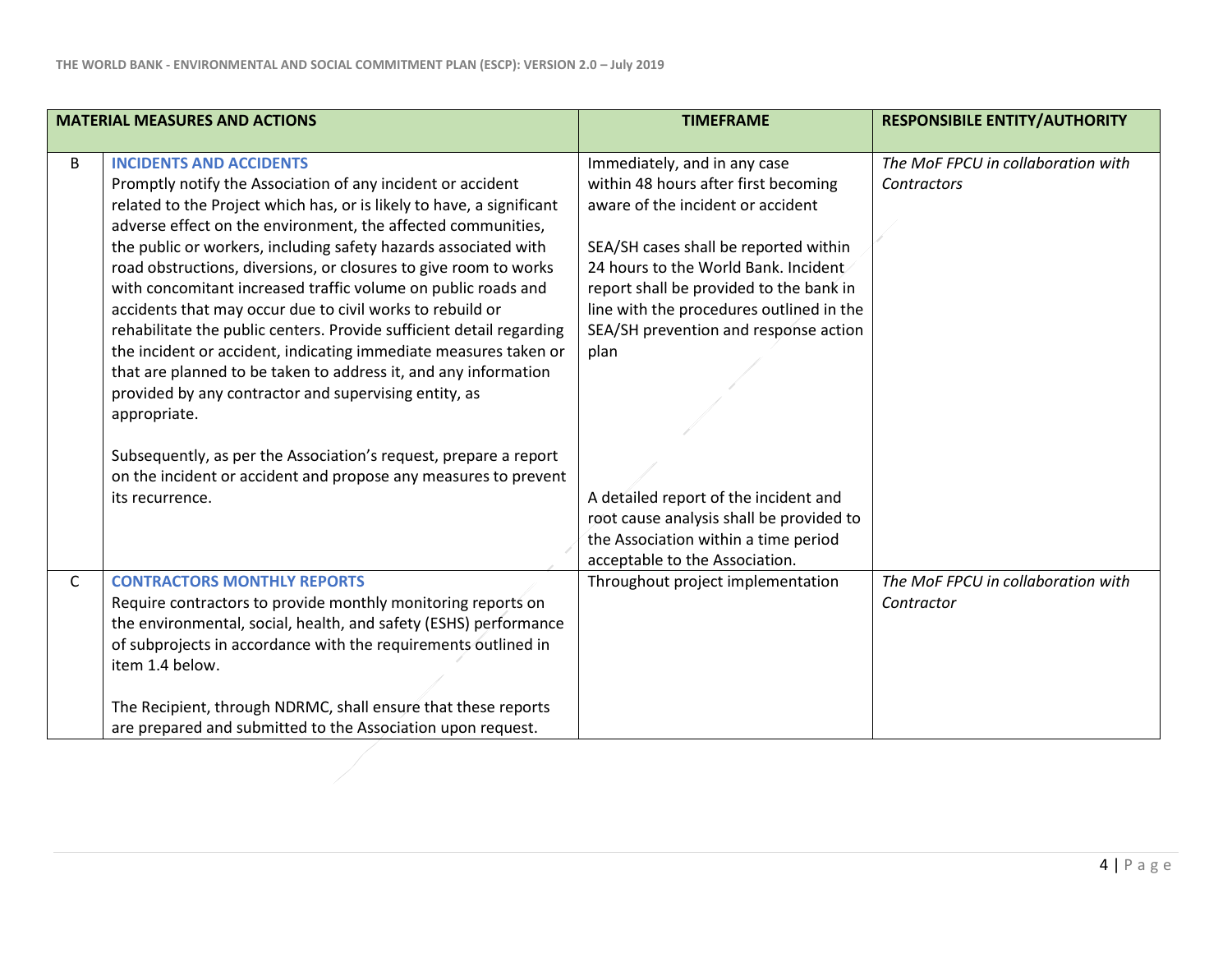| <b>MATERIAL MEASURES AND ACTIONS</b>                                                                                                                                                                                                                                                                                                                                                                                                                                                                                                                                                                                                                                                                                                                                                                                                                                                                                                                                                                                                                                                                                                                                                                                                                                                                                                                                                                                                                               | <b>TIMEFRAME</b>                                                                                                                                                                                                                                                                                           | <b>RESPONSIBILE ENTITY/AUTHORITY</b> |
|--------------------------------------------------------------------------------------------------------------------------------------------------------------------------------------------------------------------------------------------------------------------------------------------------------------------------------------------------------------------------------------------------------------------------------------------------------------------------------------------------------------------------------------------------------------------------------------------------------------------------------------------------------------------------------------------------------------------------------------------------------------------------------------------------------------------------------------------------------------------------------------------------------------------------------------------------------------------------------------------------------------------------------------------------------------------------------------------------------------------------------------------------------------------------------------------------------------------------------------------------------------------------------------------------------------------------------------------------------------------------------------------------------------------------------------------------------------------|------------------------------------------------------------------------------------------------------------------------------------------------------------------------------------------------------------------------------------------------------------------------------------------------------------|--------------------------------------|
| <b>ESS 1: ASSESSMENT AND MANAGEMENT OF ENVIRONMENTAL AND SOCIAL RISKS AND IMPACTS</b>                                                                                                                                                                                                                                                                                                                                                                                                                                                                                                                                                                                                                                                                                                                                                                                                                                                                                                                                                                                                                                                                                                                                                                                                                                                                                                                                                                              |                                                                                                                                                                                                                                                                                                            |                                      |
| 1.1<br><b>ORGANIZATIONAL STRUCTURE</b><br>1. Establish and maintain a Federal Project Coordination Unit<br>(FPCU) at the national level within the MoF and PIUs at the<br>MoWSA and regional levels. The FPCU/PIU shall include qualified<br>staff and resources to support the management of environmental<br>and social risks and impacts of the Project, including one<br>Environmental Specialist, one Social Specialist, and one SEA/SH<br>specialist. No actions that will have adverse environmental and<br>social footprint will be implemented before assignment/<br>recruitment of the two specialists.<br>2. Hire a dedicated SEA/SH specialist to develop related<br>instruments and to ensure implementation and oversight of<br>SEA/SH risk management requirements<br>3. Hire or procure additional expertise in accordance with the<br>capacity building action plan and respective timelines approved<br>by the Association (per item 4 below) to ensure implementation<br>of the Project in accordance with the ESSs and this ESCP.<br>4. Allocate, utilize and maintain the required resources including<br>budget to support management of environmental and social risks<br>and impacts for ensuring full compliance with ESSS, ESCP and<br>other relevant instruments including ESMF, RF, LMP, SEP,<br>Security Risk Assessment and Management Plan (SRA&SMP), SEA<br>action plan and any subsequent instruments, such as, ESMPs, or<br>RPs. | 1. An organizational structure<br>including the three specialists<br>shall be established within two<br>months of Project effectiveness<br>and maintained throughout<br>Project implementation<br>2. Throughout<br>Project<br>implementation in accordance<br>with schedule included in the<br>action plan | The MoF FPCU                         |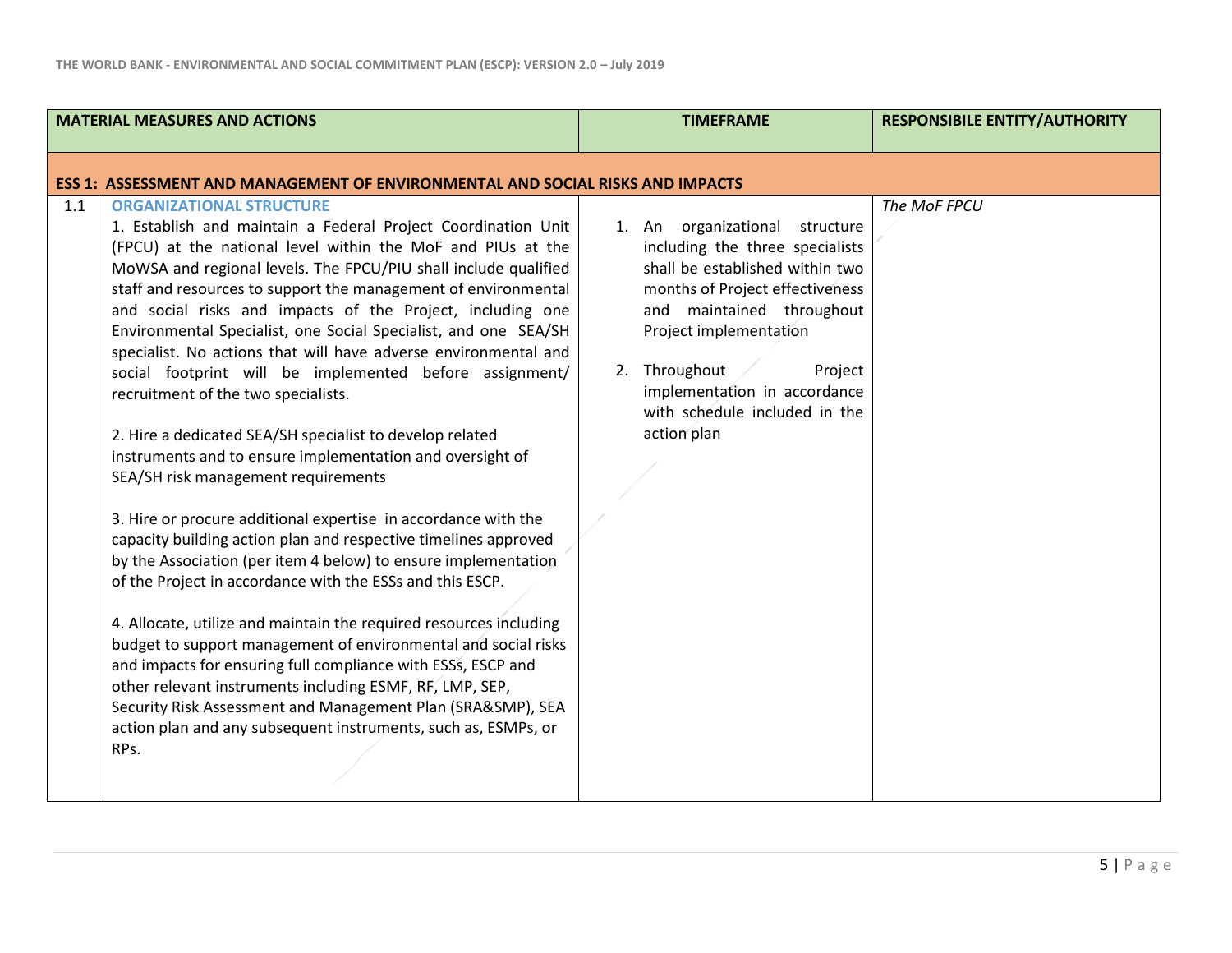criteria and procedures set out in the RF. Resettlement

| <b>MATERIAL MEASURES AND ACTIONS</b> |                                                                                                                                                                                                                                                                                                                                                                                                                                                                                                                                                                                                                                                                                                                                                                                                                                                                                                                                                                                                                                             | <b>TIMEFRAME</b>                                                                                                                                                                                                                                                                                                                                                                         | <b>RESPONSIBILE ENTITY/AUTHORITY</b>                              |  |
|--------------------------------------|---------------------------------------------------------------------------------------------------------------------------------------------------------------------------------------------------------------------------------------------------------------------------------------------------------------------------------------------------------------------------------------------------------------------------------------------------------------------------------------------------------------------------------------------------------------------------------------------------------------------------------------------------------------------------------------------------------------------------------------------------------------------------------------------------------------------------------------------------------------------------------------------------------------------------------------------------------------------------------------------------------------------------------------------|------------------------------------------------------------------------------------------------------------------------------------------------------------------------------------------------------------------------------------------------------------------------------------------------------------------------------------------------------------------------------------------|-------------------------------------------------------------------|--|
| 1.2                                  | <b>ENVIRONMENTAL AND SOCIAL ASSESSMENT</b><br>The Project will undertake the preparation of a series of tools and<br>instruments for mitigation of Environmental and Social risks and<br>impacts, in a manner acceptable to the Bank. The project shall<br>prepare the following ESF instruments and tools as part of the<br>Environmental and Social Risk Management (ESRM), sent to the<br>Association for review and No Objection, consulted upon and<br>disclosed, and once approved implemented by the Recipient:<br>As the project is prepared under emergency, a<br>a)<br>preliminary Stakeholder Engagement Plan (SEP) shall be<br>prepared for appraisal.<br>Prepare and implement an ESMF to identify and assess<br>b)<br>the environmental and social risks and impacts of the<br>Project and design appropriate mitigation measures.<br>Project activities shall be screened for E&S risks, and<br>mitigation measures adopted, in accordance with the<br>ESMF.<br>A social assessment shall be conducted to identify the<br>c) | a) The preliminary SEP shall be<br>prepared prior to project appraisal and<br>finalized by prior to Project<br>effectiveness date<br>b) ESMF shall be prepared prior to<br>disbursement of funds under<br>Component 1 and 2.<br>c) The rapid SA shall be prepared prior<br>to appraisal. The comprehensive SA<br>and Social Risk Mitigation Strategy<br>shall be prepared along the same | The PCU in collaboration with relevant<br>implementing ministries |  |
|                                      | type and number of vulnerable and disadvantaged<br>groups in the project areas and prepare a Social Risk<br>Mitigation Strategy. The process shall include community<br>and vulnerable group consultations and field visits to the<br>project regions. The assessment shall also address<br>potential social tensions between displaced and host<br>communities. This instrument shall be annexed to the<br>ESMF. A rapid social assessment shall be prepared based<br>on secondary data analysis prior to Board.                                                                                                                                                                                                                                                                                                                                                                                                                                                                                                                           | timeline as the ESMF (prior to<br>disbursement and activities on the<br>ground under Component 1 and 2).<br>d) The SEA/SH Risk assessment will be                                                                                                                                                                                                                                        |                                                                   |  |
|                                      | Project level enhancements to SEA/SH Risk Assessment<br>d)<br>and corresponding action plan shall be prepared as part<br>of social assessments.                                                                                                                                                                                                                                                                                                                                                                                                                                                                                                                                                                                                                                                                                                                                                                                                                                                                                             | conducted as part of the SA. SEA/SH<br>action plan will be prepared prior to<br>disbursements and activities on the<br>ground under Component 1 and 2                                                                                                                                                                                                                                    |                                                                   |  |
|                                      | Prepare and implement a Resettlement Framework (RF)<br>e)                                                                                                                                                                                                                                                                                                                                                                                                                                                                                                                                                                                                                                                                                                                                                                                                                                                                                                                                                                                   | e) The RF shall be prepared finalized,                                                                                                                                                                                                                                                                                                                                                   | 6 Pa                                                              |  |
|                                      | to address involuntary resettlement and land acquired<br>for the project shall also be screened, according to                                                                                                                                                                                                                                                                                                                                                                                                                                                                                                                                                                                                                                                                                                                                                                                                                                                                                                                               | consulted upon and disclosed prior to<br>any land acquisition for the project                                                                                                                                                                                                                                                                                                            |                                                                   |  |

*activities..* RAPs and ARAPs will be

 $e$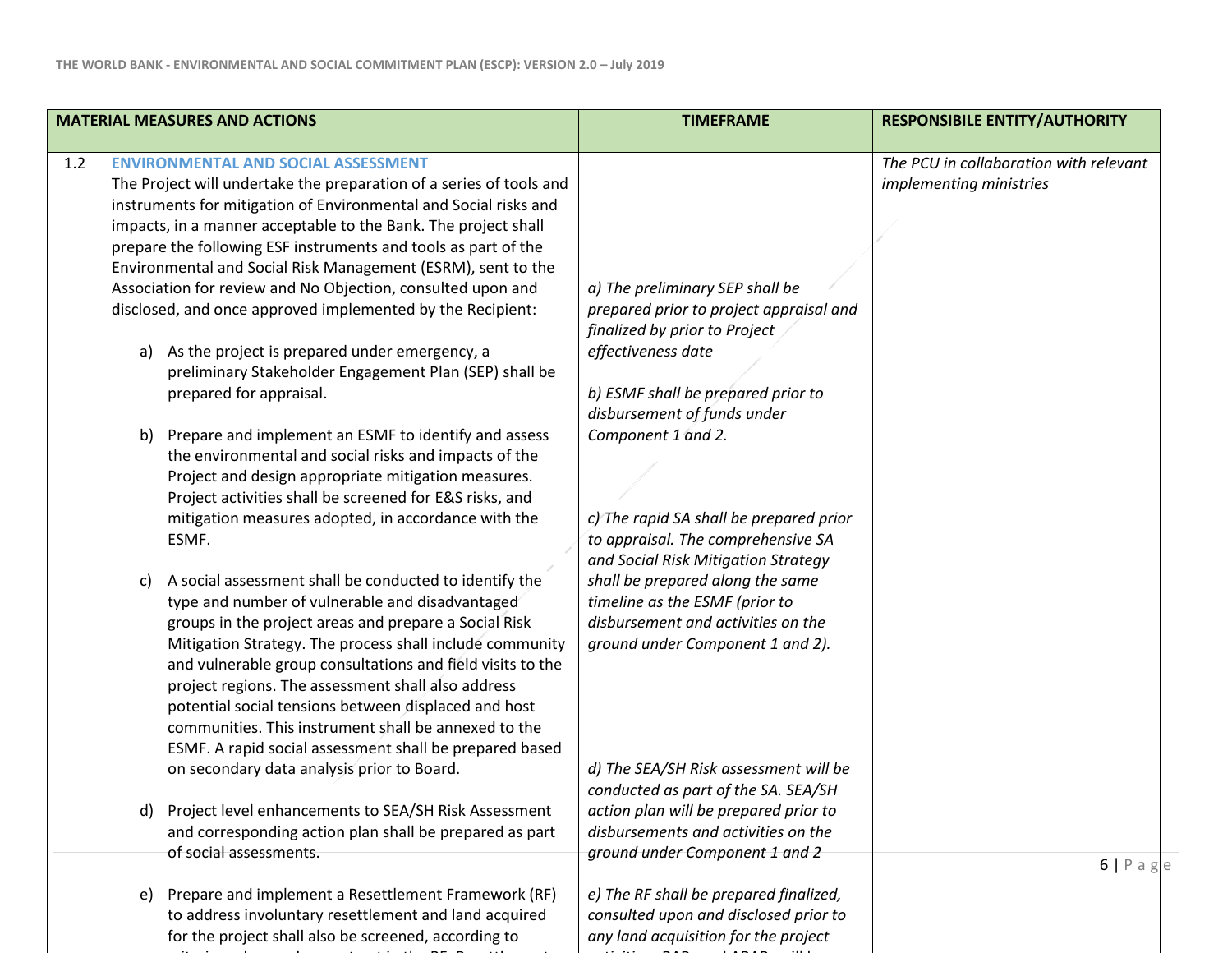|     | <b>MATERIAL MEASURES AND ACTIONS</b>                                                                                                                                                            | <b>TIMEFRAME</b>                                            | <b>RESPONSIBILE ENTITY/AUTHORITY</b>                                   |
|-----|-------------------------------------------------------------------------------------------------------------------------------------------------------------------------------------------------|-------------------------------------------------------------|------------------------------------------------------------------------|
| 1.4 | <b>MANAGEMENT OF CONTRACTORS</b><br>Incorporate the relevant aspects of this ESCP, including the<br>relevant E&S documents and/or plans, and the Labor                                          | Prior to the preparation of<br>procurement documents.       | The MoF FPCU in collaboration with<br>relevant implementing ministries |
|     | Management Procedures, into the ESHS specifications of the<br>procurement documents with contractors.                                                                                           | Supervise contractors throughout<br>Project implementation. |                                                                        |
|     | Develop and implement procedures for managing contractors<br>and subcontractors.                                                                                                                |                                                             |                                                                        |
|     | Contractor's capacity to comply with ESHS requirements will be<br>assessed and verified.                                                                                                        |                                                             |                                                                        |
|     | Environmental and social requirements (including ESMPs and any<br>other E&S plans, Environmental Codes of Practices (ECOPs), etc.,<br>which will be included in the procurement and contracting |                                                             |                                                                        |
|     | process including bidding documents, for potential civil works.                                                                                                                                 |                                                             |                                                                        |
|     | Supervision arrangements including reporting and effective<br>noncompliance remedies will be reflected in contractual<br>requirements and enforced.                                             |                                                             |                                                                        |
|     | Thereafter, ensure that the contractors comply with the ESHS<br>specifications of their respective contracts and provide the<br>corresponding reports monthly and upon request.                 |                                                             |                                                                        |
|     |                                                                                                                                                                                                 |                                                             |                                                                        |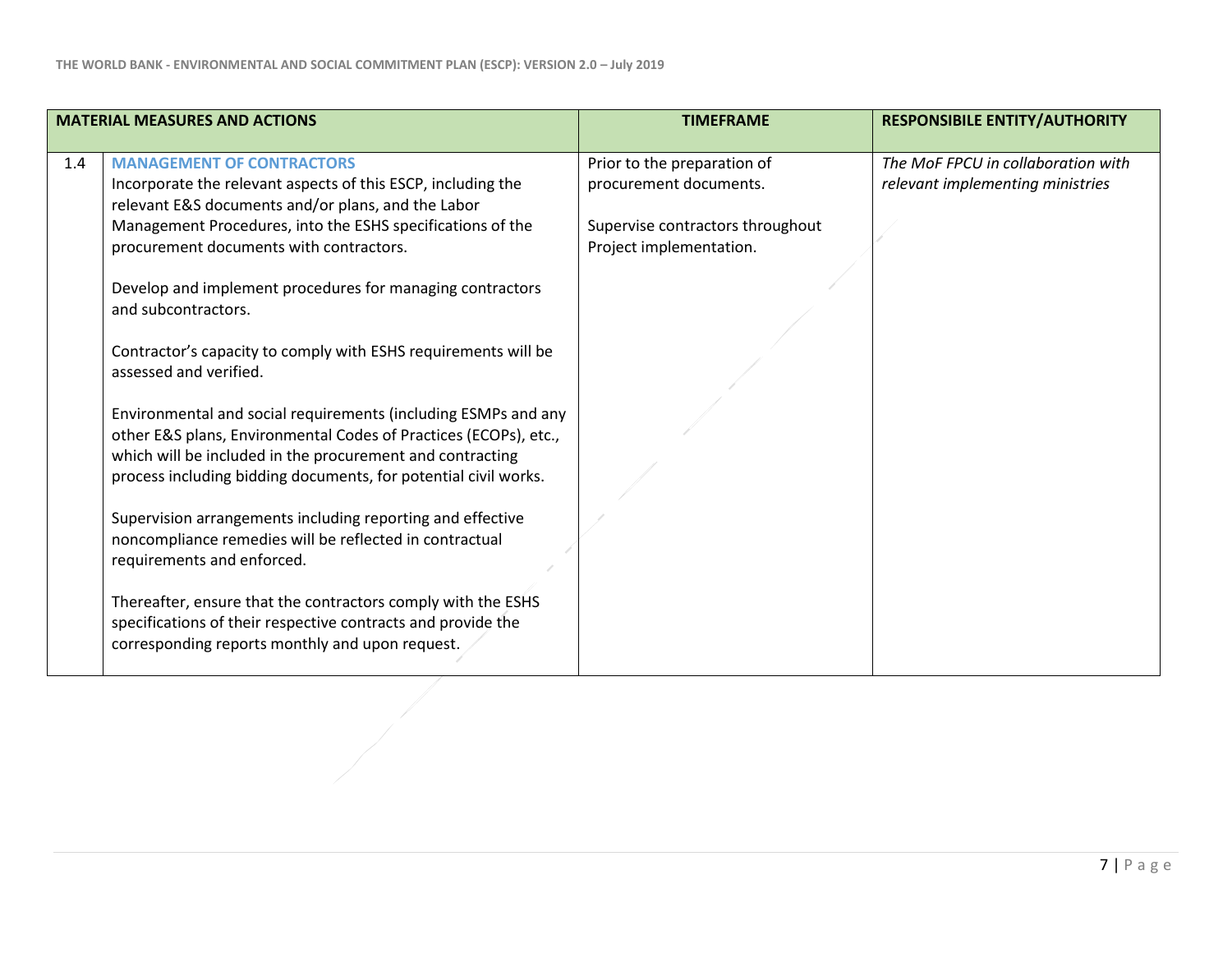|     | <b>MATERIAL MEASURES AND ACTIONS</b>                                                                                                                                                                                                                                                                                                                                                                                                                                                                                                                                                                                      | <b>TIMEFRAME</b>                                                                                                                      | <b>RESPONSIBILE ENTITY/AUTHORITY</b>                                                                    |
|-----|---------------------------------------------------------------------------------------------------------------------------------------------------------------------------------------------------------------------------------------------------------------------------------------------------------------------------------------------------------------------------------------------------------------------------------------------------------------------------------------------------------------------------------------------------------------------------------------------------------------------------|---------------------------------------------------------------------------------------------------------------------------------------|---------------------------------------------------------------------------------------------------------|
|     | <b>ESS 2: LABOR AND WORKING CONDITIONS</b>                                                                                                                                                                                                                                                                                                                                                                                                                                                                                                                                                                                |                                                                                                                                       |                                                                                                         |
| 2.1 | <b>LABOR MANAGEMENT PROCEDURES</b><br>Develop and implement Labour Management Procedures (LMP)<br>for all Project workers, namely direct Project workers, contracted<br>workers, and community workers, consistent with Ethiopia<br>Labour Proclamation No. 1156/2019 and ESS2.<br>The LMP shall address all issues identified in ESS2, including the<br>applicable requirements regarding non-discrimination and equal<br>opportunity.<br>The LMP shall also include a grievance redress mechanism (GRM)<br>covering all Project workers, including contractor and<br>subcontractors, throughout Project implementation. | The LMP shall be prepared before<br>disbursements and activities on the<br>ground under Component 1 and<br>Component 2.               | The MoF FPCU in collaboration with<br><b>MoWSA</b>                                                      |
| 2.2 | <b>GRIEVANCE MECHANISM FOR PROJECT WORKERS</b><br>A GRM for Labour shall be prepared under LMP and will be<br>implemented by the PCU and Contractors<br>Grievance redress mechanisms for workers SEA/SH cases handled<br>through survivor's centered approach as per the guidance of<br>World Bank GBV good practice note.                                                                                                                                                                                                                                                                                                | Grievance mechanism shall be<br>operational prior to engaging Project<br>workers and maintained throughout<br>Project implementation. | The MoF FPCU in collaboration with<br><b>MoWSA</b>                                                      |
| 2.3 | <b>OCCUPATIONAL HEALTH AND SAFETY (OHS) MEASURES</b><br>Prepare, adopt, and implement occupational, health and safety<br>(OHS) measures as part of the ESMF. Also ensure the preparation<br>and implementation of OHS measures by the contractors                                                                                                                                                                                                                                                                                                                                                                         | Throughout Project implementation                                                                                                     | The MoF FPCU in collaboration with<br>Ministry of Health, MOWSA and<br>relevant implementing ministries |
|     | <b>ESS 3: RESOURCE EFFICIENCY AND POLLUTION PREVENTION AND MANAGEMENT</b>                                                                                                                                                                                                                                                                                                                                                                                                                                                                                                                                                 |                                                                                                                                       |                                                                                                         |
| 3.1 | Prepare and implement waste management plan as needed as<br>part of the site specific ESMPs                                                                                                                                                                                                                                                                                                                                                                                                                                                                                                                               | Throughout Project implementation                                                                                                     | The MoF FPCU in collaboration with<br>relevant ministries                                               |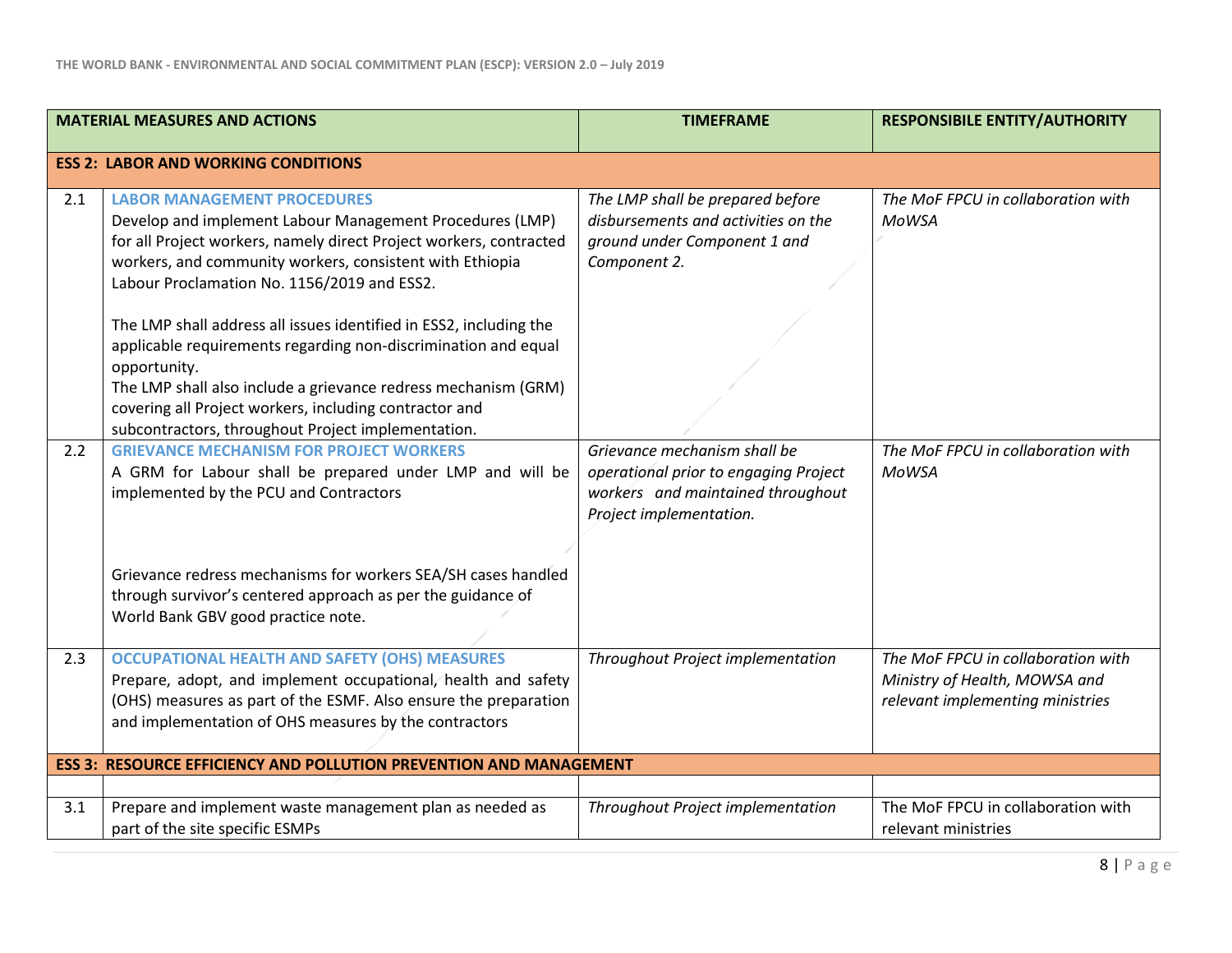| <b>MATERIAL MEASURES AND ACTIONS</b> |                                                                                                                                                                                                                                                                                                                                                                    | <b>TIMEFRAME</b>                                                         | <b>RESPONSIBILE ENTITY/AUTHORITY</b>                      |
|--------------------------------------|--------------------------------------------------------------------------------------------------------------------------------------------------------------------------------------------------------------------------------------------------------------------------------------------------------------------------------------------------------------------|--------------------------------------------------------------------------|-----------------------------------------------------------|
| 3.1                                  | <b>RESOURCE EFFICIENCY AND POLLUTION PREVENTION AND</b><br><b>MANAGEMENT:</b><br>Resource efficiency and pollution prevention and management<br>measures shall be addressed in the ESMF (in specifically on site<br>specific ESMPs) to be prepared under action 1.2 above.                                                                                         | As part of the ESMF and to be prepared<br>on timeframe specified in 1.2. | The MoF FPCU in collaboration with<br>relevant ministries |
|                                      | <b>ESS 4: COMMUNITY HEALTH AND SAFETY</b>                                                                                                                                                                                                                                                                                                                          |                                                                          |                                                           |
| 4.1                                  | <b>TRAFFIC AND ROAD SAFETY:</b><br>Adopt and implement measures and actions to assess and<br>manage traffic and road safety risks as required in the ESMPs to<br>be developed.<br>The measures and actions to manage traffic and road safety risks<br>shall be included in the ESFM and the specific ESMPs to be<br>developed subsequently under action 1.4 above. | As part of ESMF and Throughout<br>Project implementation                 | The MoF FPCU in collaboration with<br>relevant ministries |
|                                      | Procedures to address traffic and road safety risks that include<br>emergence communication in case of accident and incidents will<br>be prepared and applied to all services provides involved in<br>project implementation                                                                                                                                       |                                                                          |                                                           |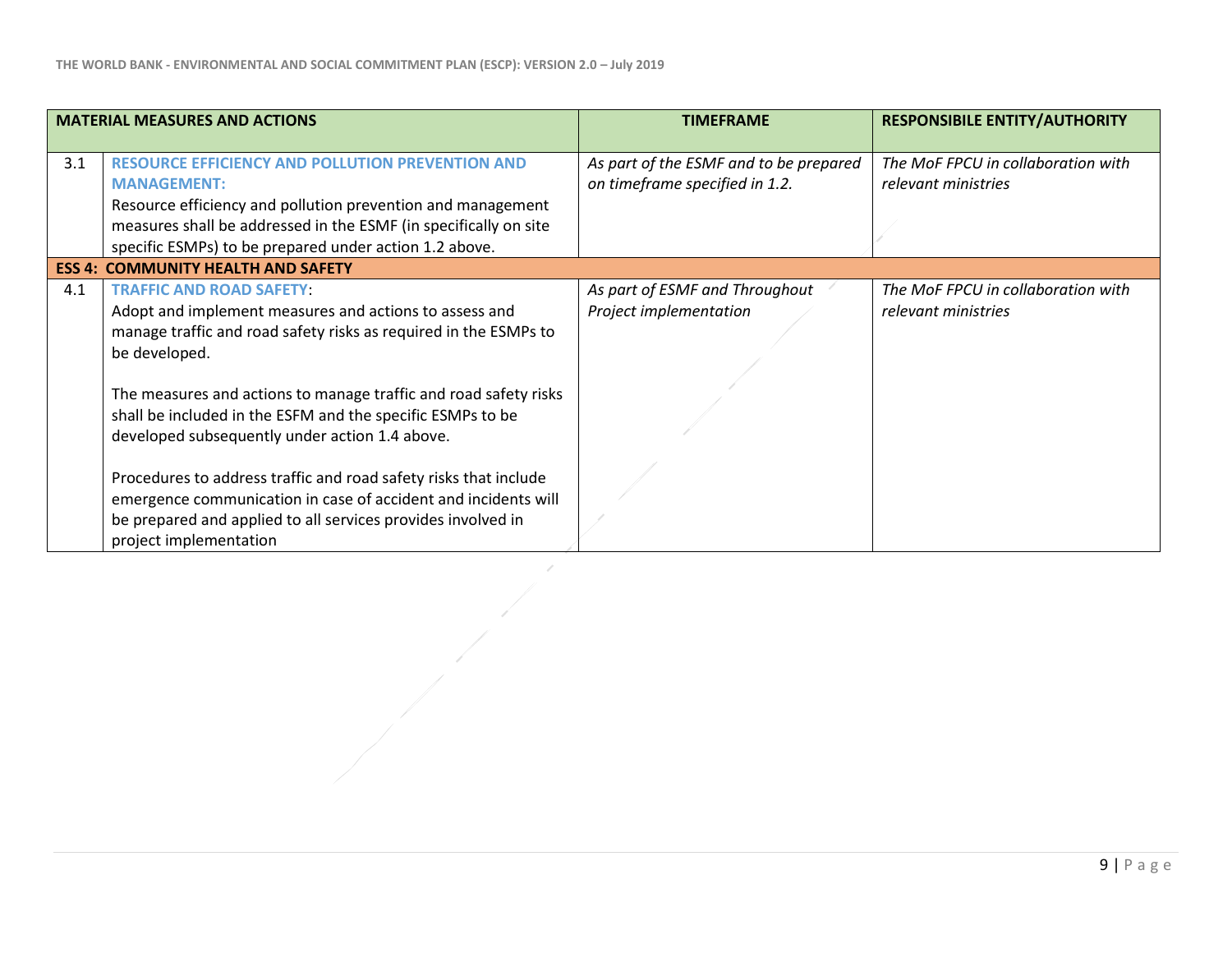| <b>MATERIAL MEASURES AND ACTIONS</b> |                                                                                                                              | <b>TIMEFRAME</b>                      | <b>RESPONSIBILE ENTITY/AUTHORITY</b> |
|--------------------------------------|------------------------------------------------------------------------------------------------------------------------------|---------------------------------------|--------------------------------------|
|                                      |                                                                                                                              |                                       |                                      |
| 4.2                                  | <b>COMMUNITY HEALTH AND SAFETY:</b>                                                                                          | As part of the ESMF and throughout    |                                      |
|                                      | Prepare, adopt, and implement measures and actions to assess                                                                 | Project implementation                | The MoF FPCU in collaboration with   |
|                                      | and manage specific risks and impacts to the community arising                                                               |                                       | relevant ministries                  |
|                                      | from Project activities, behavior of Project workers and risks of                                                            |                                       |                                      |
|                                      | labor influx. Incorporate measures in the ESMPs to be prepared                                                               |                                       |                                      |
|                                      | in accordance with the ESMF, in a manner acceptable to the                                                                   |                                       |                                      |
|                                      | Association.                                                                                                                 |                                       |                                      |
|                                      |                                                                                                                              |                                       |                                      |
|                                      | Put in place measures to minimize the potential for community<br>exposure to communicable diseases taking into consideration |                                       |                                      |
|                                      | highly vulnerable groups.                                                                                                    |                                       |                                      |
|                                      |                                                                                                                              |                                       |                                      |
|                                      | Ensure that all activities are aligned with WHO guidance on                                                                  |                                       |                                      |
|                                      | COVID19 risk communications                                                                                                  |                                       |                                      |
|                                      | https://www.who.int/emergencies/diseases/novel-coronavirus-                                                                  |                                       |                                      |
|                                      | 2019/technical-guidance and the GoE's Ministry of Health                                                                     |                                       |                                      |
|                                      | COVID19 Infection Prevention and Control protocol.                                                                           |                                       |                                      |
|                                      |                                                                                                                              |                                       |                                      |
| 4.3                                  | <b>GBV AND SEA RISKS:</b>                                                                                                    | Submit the SEA/SH Action Plan for the | The PCU in collaboration with MoWSA  |
|                                      | Prepare, adopt, and implement Sexual Exploitation and                                                                        | Bank's approval along the timeline of |                                      |
|                                      | Abuse/Sexual Harassment Action Plan (SEA/SH Action Plan), to                                                                 | the SA development.                   |                                      |
|                                      | assess and manage the risks of gender-based violence (GBV) and                                                               |                                       |                                      |
|                                      | sexual exploitation and abuse (SEA).                                                                                         | Once approved, the SEA/SH Action Plan |                                      |
|                                      |                                                                                                                              | shall be implemented and reported     |                                      |
|                                      | Establish and maintain dedicated reporting channels for cases of                                                             | throughout Project implementation     |                                      |
|                                      | SEA/SH and other forms of project-related GBV. If deemed                                                                     |                                       |                                      |
|                                      | necessary, a dedicated SEA/SH GRM will be established.                                                                       |                                       |                                      |
|                                      | Reporting and response protocols, including guidelines for                                                                   |                                       |                                      |
|                                      | provision of confidential, survivor-centered care, shall be detailed                                                         |                                       |                                      |
|                                      | in the SEA/SH Prevention and Response Action Plan.                                                                           |                                       |                                      |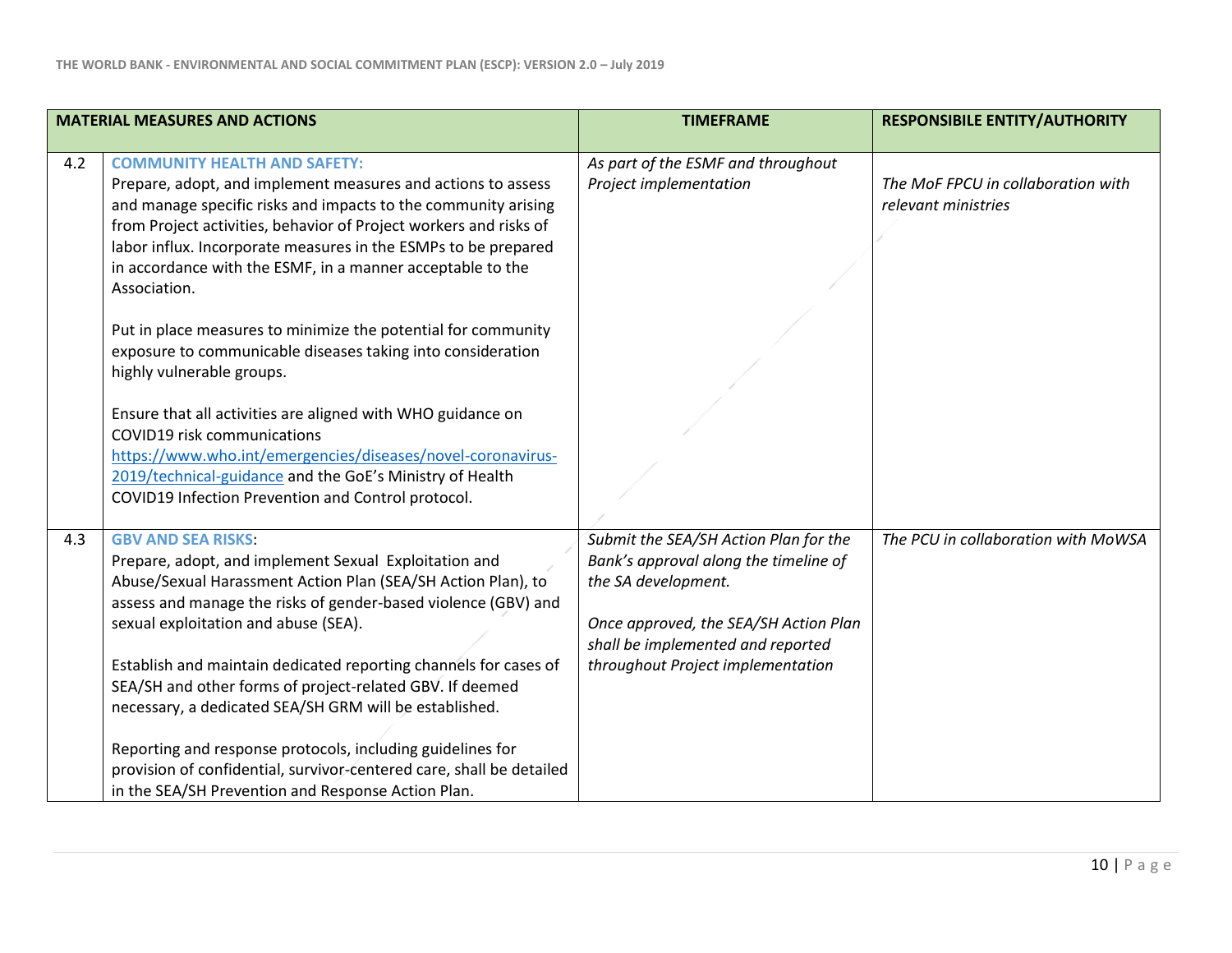|     | <b>MATERIAL MEASURES AND ACTIONS</b>                                                                                                                                                                                                                                                                                                                                                                                                      | <b>TIMEFRAME</b>                                                                                                                                                                                                                     | <b>RESPONSIBILE ENTITY/AUTHORITY</b> |
|-----|-------------------------------------------------------------------------------------------------------------------------------------------------------------------------------------------------------------------------------------------------------------------------------------------------------------------------------------------------------------------------------------------------------------------------------------------|--------------------------------------------------------------------------------------------------------------------------------------------------------------------------------------------------------------------------------------|--------------------------------------|
| 4.4 | <b>SECURITY</b><br>Prepare, adopt, and implement a Security Risk Assessment and<br>Management Plan (SRA& SRMP) consistent with the<br>requirements of ESS4, in a manner acceptable to the Association<br>to assess and address security risks related to the Project,<br>including those relating to the involvement of public and private<br>security personnel, to minimize the risk of conflict and insecurity<br>in targeted regions. | The SRA&SMP shall be prepared and<br>annexed to the Social Assessment<br>The document shall be updated in case<br>of any changes to the use of security<br>personnel or other related risk factors<br>during project implementation. | The MoF FPCU                         |
|     | <b>ESS 5: LAND ACQUISITION, RESTRICTIONS ON LAND USE AND INVOLUNTARY RESETTLEMENT</b>                                                                                                                                                                                                                                                                                                                                                     |                                                                                                                                                                                                                                      |                                      |
| 5.1 | <b>RESETTLEMENT FRAMEWORK AND PLANS:</b><br>Prepare, adopt, and implement a Resettlement Framework<br>a)<br>(RF) in a manner acceptable to the Association.<br>The resettlement action plans (RAPs) or Abbreviated<br>b)<br>Resettlement Plans (ARAPs) shall be prepared in accordance<br>with ESS 5 and consistent with the requirements of the<br>prepared Resettlement Framework (RF) in a manner<br>acceptable to the Association.    | a) RF shall be prepared prior to any<br>land acquisition for the project<br>activities.<br>b) RAPs and ARAPs will be prepared<br>and implemented prior to prior to<br>acquiring and civil works s.                                   | The MoF FPCU                         |
| 5.2 | <b>GRIEVANCE MECHANISM</b><br>Establish and maintain a grievance mechanism (GM) to address<br>resettlement related complaints and shall be described in the RF,<br>RAPs, and SEP.                                                                                                                                                                                                                                                         | Prior to commencement of<br>resettlement activities                                                                                                                                                                                  | The MoF FPCU                         |
|     | <b>ESS 6: BIODIVERSITY CONSERVATION AND SUSTAINABLE MANAGEMENT OF LIVING NATURAL RESOURCES</b>                                                                                                                                                                                                                                                                                                                                            |                                                                                                                                                                                                                                      |                                      |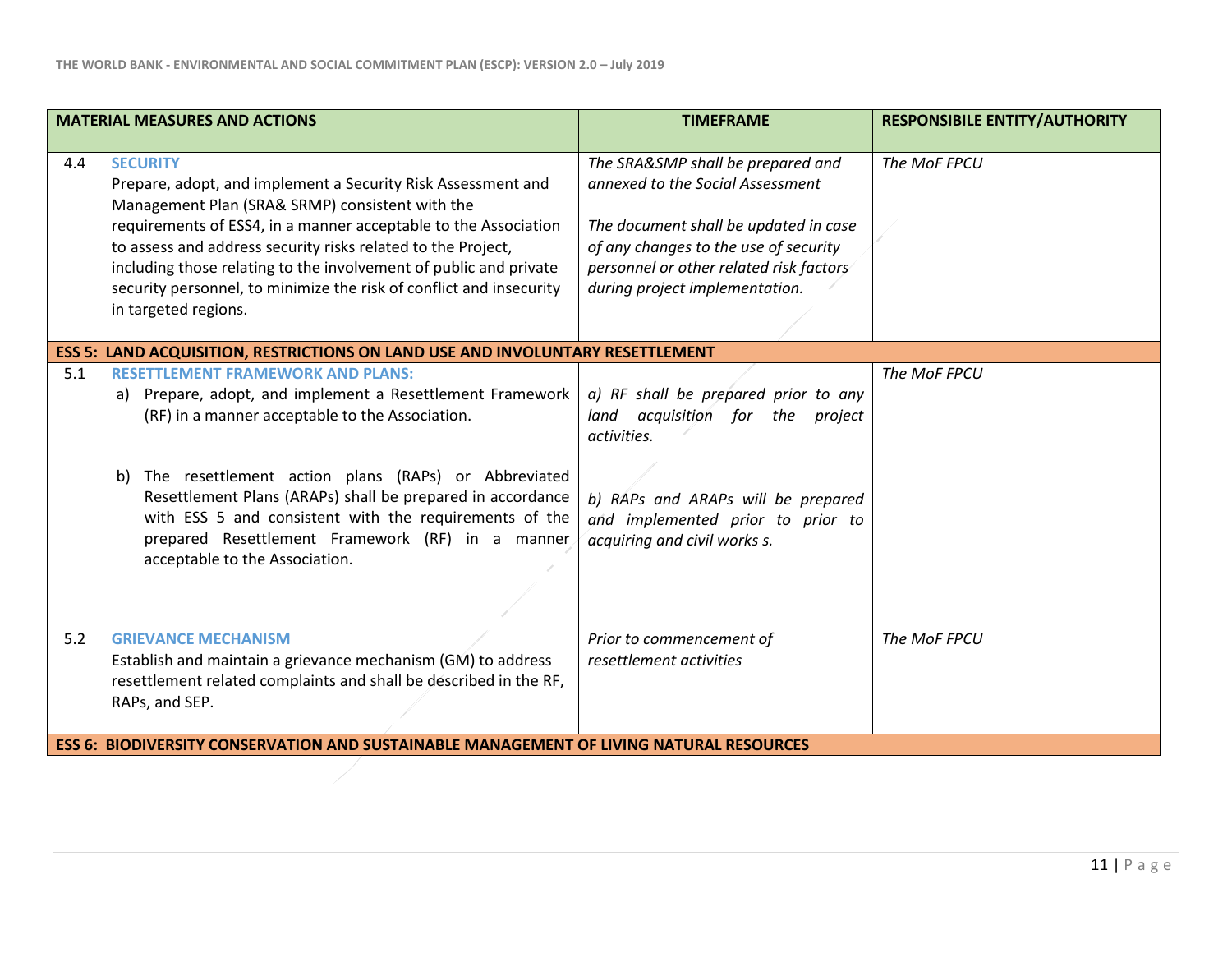|     | <b>MATERIAL MEASURES AND ACTIONS</b>                                                                                                   | <b>TIMEFRAME</b>                       | <b>RESPONSIBILE ENTITY/AUTHORITY</b> |
|-----|----------------------------------------------------------------------------------------------------------------------------------------|----------------------------------------|--------------------------------------|
|     |                                                                                                                                        |                                        |                                      |
| 6.1 | <b>BIODIVERSITY RISKS AND IMPACTS</b>                                                                                                  | ESMF to be prepared on timeframe       | The MoF FPCU in collaboration with   |
|     | Biodiversity risk management shall be addressed in the ESMF to                                                                         | specified in 1.2.                      | MoWSA                                |
|     | be prepared under action 1.2 above, which will specifically                                                                            |                                        |                                      |
|     | include criteria and procedures to ensure that sub-project                                                                             |                                        |                                      |
|     | investments are designed and implemented in ways that avoid                                                                            |                                        |                                      |
|     | damage to protected areas or critical habitats. As per the ESMF                                                                        |                                        |                                      |
|     | requirements, conduct a preliminary screening and assess each of                                                                       |                                        |                                      |
|     | the proposed activity/subproject for financing, in terms of its                                                                        |                                        |                                      |
|     | biodiversity<br>risks<br>and<br>impacts on<br>and<br>ensure<br>all a<br>activities/subprojects with such impacts and/or located within |                                        |                                      |
|     | important and/or critical natural habitats will be excluded from                                                                       |                                        |                                      |
|     | the Project financing.                                                                                                                 |                                        |                                      |
|     |                                                                                                                                        |                                        |                                      |
|     | Biodiversity Management Plans shall be prepared as part of the $\mid$ Prior to commencing project activities                           |                                        |                                      |
|     | site specific ESMPs, as needed.                                                                                                        |                                        |                                      |
|     | ESS 7: INDIGENOUS PEOPLES/SUB-SAHARAN AFRICAN HISTORICALLY UNDERSERVED TRADITIONAL LOCAL COMMUNITIES                                   |                                        |                                      |
|     |                                                                                                                                        |                                        |                                      |
| 7.1 | <b>INDIGENOUS PEOPLES PLAN:</b>                                                                                                        | The SSAHUTLC Assessment & Plan shall   | The PCU in collaboration with MoWSA  |
|     | Prepare, adopt, and implement a SSAHUTLC assessment and                                                                                | be prepared prior to disbursements and |                                      |
|     | plan, in a manner acceptable to the Association.                                                                                       | activities on the ground under         |                                      |
|     |                                                                                                                                        | Component 1 and 2. Once approved,      |                                      |
|     |                                                                                                                                        | implement the SSAHUTLCP throughout     |                                      |
|     |                                                                                                                                        | Project implementation.                |                                      |
| 7.2 | <b>GRIEVANCE MECHANISM:</b>                                                                                                            |                                        | The PCU                              |
|     | Ensure that a grievance mechanism is established for the Project,                                                                      | Project GRM shall be established and   |                                      |
|     | as described in ESS10, which is culturally appropriate and                                                                             | operationalized prior to activities on |                                      |
|     | accessible to affected Indigenous Peoples/Sub-Saharan African                                                                          | the ground of component 1 and 2.       |                                      |
|     | Historically Underserved Traditional Local Communities and                                                                             |                                        |                                      |
|     | considers the availability of judicial recourse and customary                                                                          |                                        |                                      |
|     | dispute settlement mechanisms among the communities.                                                                                   |                                        |                                      |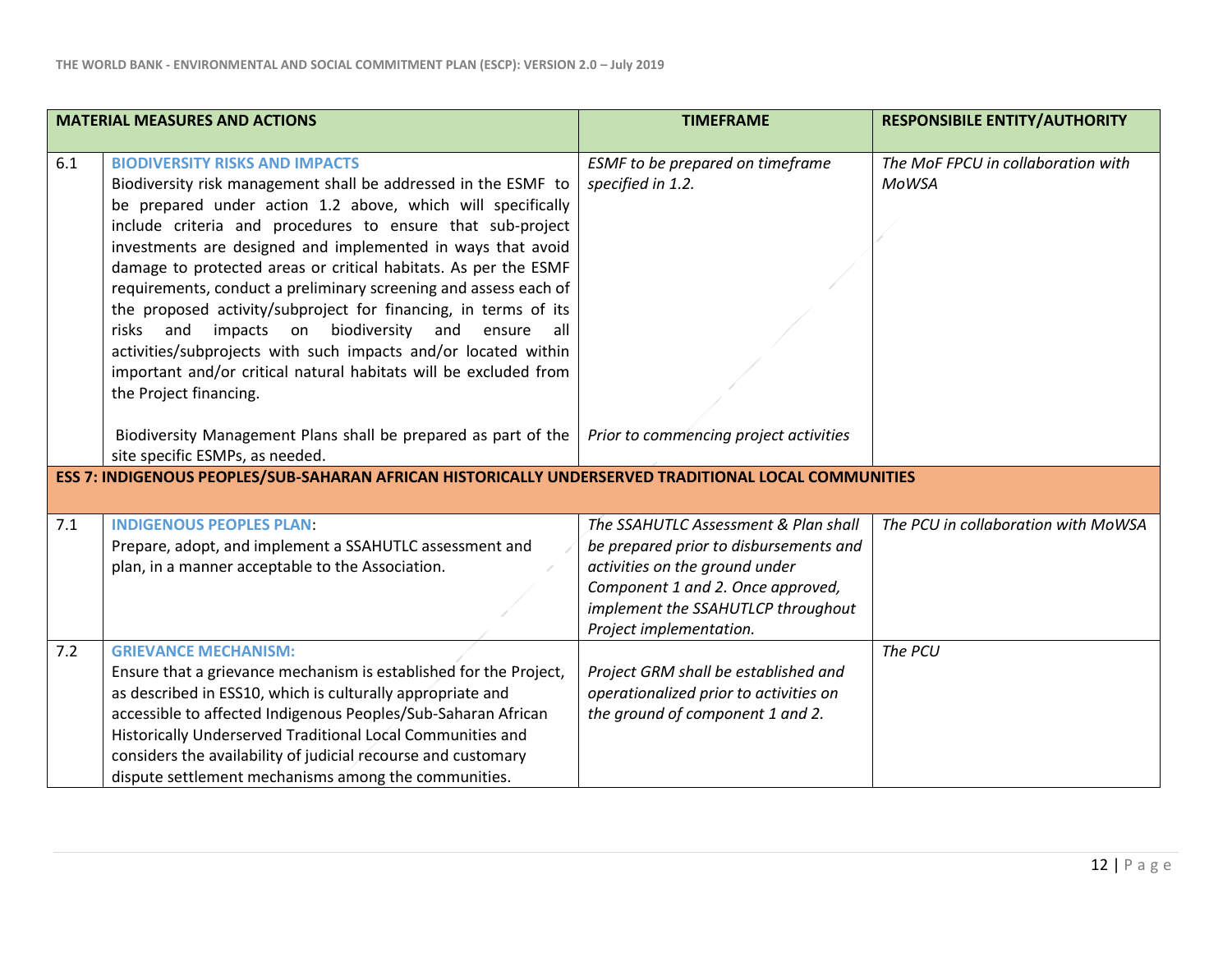| <b>MATERIAL MEASURES AND ACTIONS</b> |                                                                                                                                                                                                                                                                                                                                                                                           | <b>TIMEFRAME</b>                                                                                                                                                    | <b>RESPONSIBILE ENTITY/AUTHORITY</b> |  |
|--------------------------------------|-------------------------------------------------------------------------------------------------------------------------------------------------------------------------------------------------------------------------------------------------------------------------------------------------------------------------------------------------------------------------------------------|---------------------------------------------------------------------------------------------------------------------------------------------------------------------|--------------------------------------|--|
|                                      | <b>ESS 8: CULTURAL HERITAGE</b>                                                                                                                                                                                                                                                                                                                                                           |                                                                                                                                                                     |                                      |  |
| 8.1                                  | <b>CHANCE FINDS:</b><br>Adopt and implement a Chance Find procedure in the ESMF<br>developed for the Project in accordance with ESS8. Integrate<br>Chance Find procedure in subproject ESMPs.<br>In the event of a find, the Ministry of Culture and tourism that is<br>entrusted with the protection of cultural heritage in Ethiopia shall<br>be contacted within 72 hours of the find. | Before construction on any sites<br>Chance Find procedure integrated in<br>sub-project ESMPs and implemented<br>and monitored throughout Project<br>implementation. | The MoF FPCU                         |  |
|                                      | <b>ESS 9: FINANCIAL INTERMEDIARIES</b>                                                                                                                                                                                                                                                                                                                                                    |                                                                                                                                                                     |                                      |  |
|                                      | Not applicable                                                                                                                                                                                                                                                                                                                                                                            |                                                                                                                                                                     |                                      |  |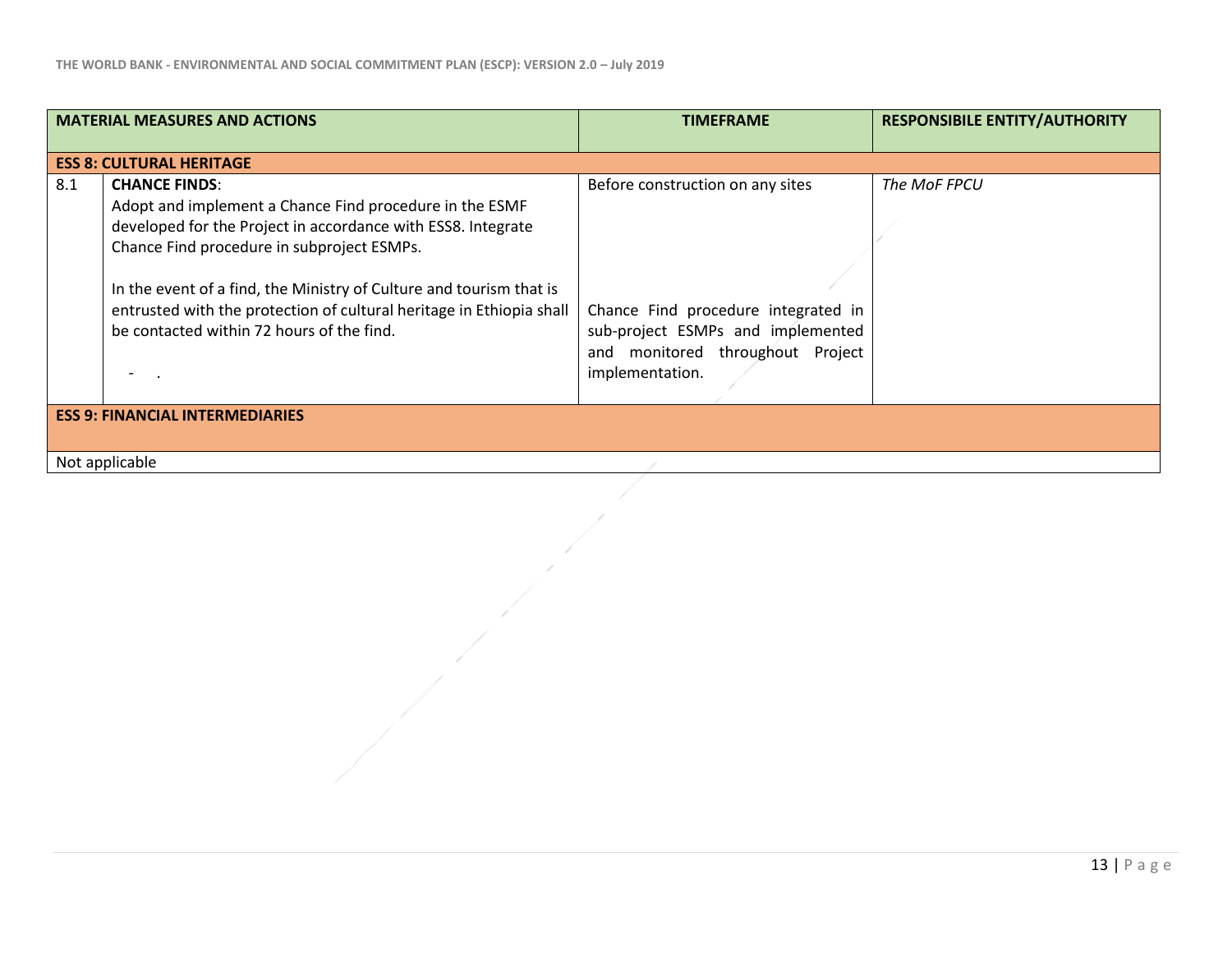|      | <b>MATERIAL MEASURES AND ACTIONS</b>                                                                                                                                                                                                       | <b>TIMEFRAME</b>                                                                                  | <b>RESPONSIBILE ENTITY/AUTHORITY</b> |
|------|--------------------------------------------------------------------------------------------------------------------------------------------------------------------------------------------------------------------------------------------|---------------------------------------------------------------------------------------------------|--------------------------------------|
|      | <b>ESS 10: STAKEHOLDER ENGAGEMENT AND INFORMATION DISCLOSURE</b>                                                                                                                                                                           |                                                                                                   |                                      |
| 10.1 | STAKEHOLDER ENGAGEMENT PLAN PREPARATION AND<br><b>IMPLEMENTATION</b><br>Prepare a preliminary SEP including a stakeholder<br>a)<br>assessment and requirements and planning on stakeholder<br>engagement throughout the Project lifecycle. | a) Prior to project appraisal                                                                     | The MoF FPCU                         |
|      | Prepare an updated SEP, including consultations with<br>b)<br>affected and interested parties, adopted and disclosed. The<br>SEP will govern stakeholder engagement throughout the<br>Project lifecycle.                                   | b) Prior to disbursements and activities<br>on the ground under Component 1 and<br>$\overline{2}$ |                                      |
|      | The SEP shall be implemented and regularly updated to<br>C)<br>reflect new stakeholders identified and appropriate ways to<br>consult them.                                                                                                | c) Throughout Project implementation                                                              |                                      |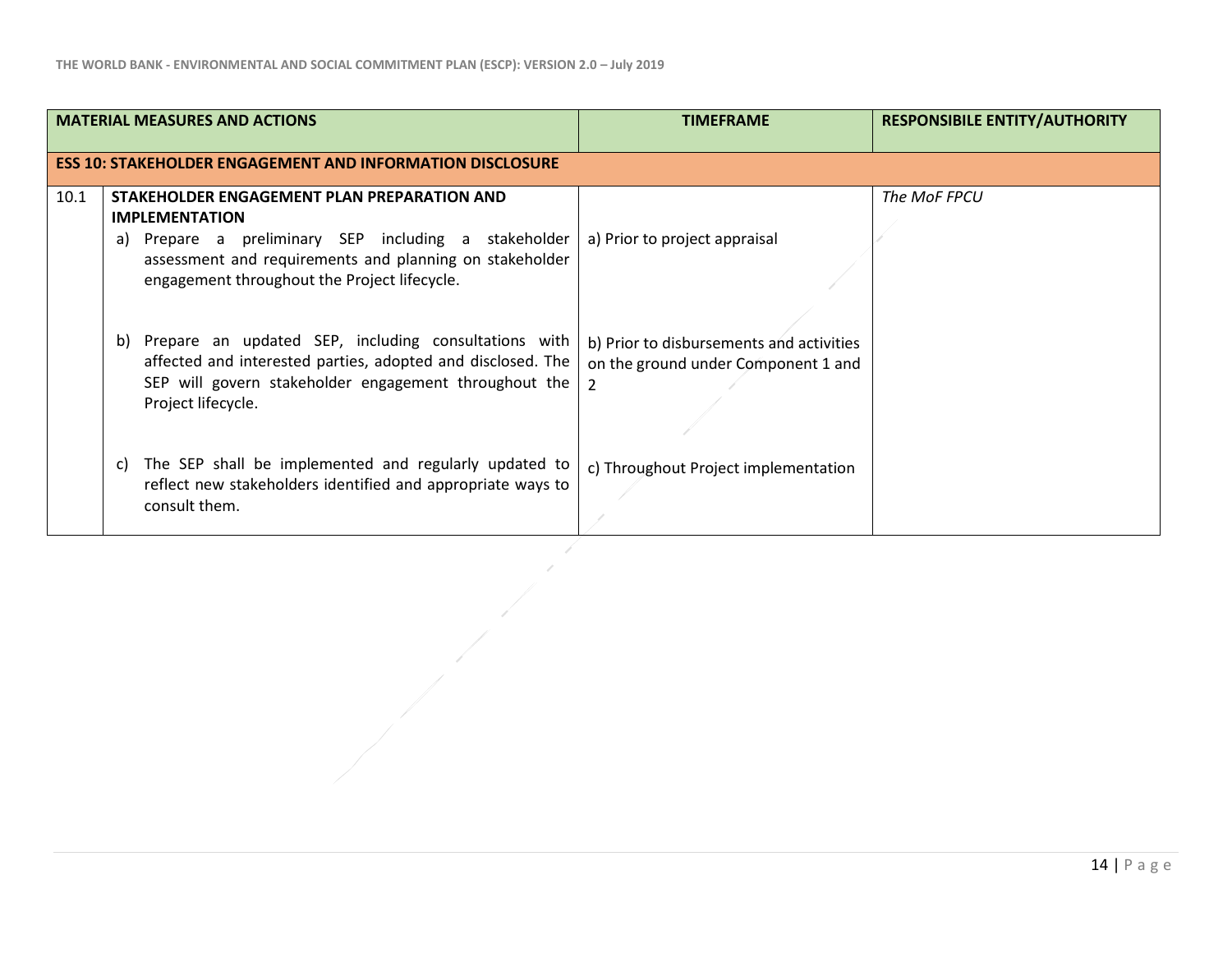| <b>MATERIAL MEASURES AND ACTIONS</b>                                                                                                                                                                                                                                                                                                                                                                                                                                                                                                                                                                                                                                                                                                                                                                                                                                                                                                                                                                                                                                                                                                                                                                                                                                                                                                                                                                                                                                                                                                              | <b>TIMEFRAME</b>                                                                                                                                                                                                    | <b>RESPONSIBILE ENTITY/AUTHORITY</b>               |
|---------------------------------------------------------------------------------------------------------------------------------------------------------------------------------------------------------------------------------------------------------------------------------------------------------------------------------------------------------------------------------------------------------------------------------------------------------------------------------------------------------------------------------------------------------------------------------------------------------------------------------------------------------------------------------------------------------------------------------------------------------------------------------------------------------------------------------------------------------------------------------------------------------------------------------------------------------------------------------------------------------------------------------------------------------------------------------------------------------------------------------------------------------------------------------------------------------------------------------------------------------------------------------------------------------------------------------------------------------------------------------------------------------------------------------------------------------------------------------------------------------------------------------------------------|---------------------------------------------------------------------------------------------------------------------------------------------------------------------------------------------------------------------|----------------------------------------------------|
| <b>PROJECT GRIEVANCE MECHANISM:</b><br>10.2<br>The SEP shall include the design of a Grievance Redress<br>Mechanism.<br>The Grievance Redress Mechanism shall provide Project-<br>affected parties (including IDPs and host communities)<br>with accessible and inclusive means to raise issues and<br>grievances in accordance with ESS10, the ESF and this<br>ESCP and all E&S instruments, and in a manner<br>acceptable to the Association.<br>Prepare the GRM guidelines.<br>The Grievance mechanism including SEA/SH grievance<br>mechanisms, process or procedure shall address<br>concerns promptly and effectively, in a transparent<br>manner that is culturally appropriate and readily<br>accessible to all segments of the Project-affected<br>communities, at no cost and without retribution.<br>The Grievance mechanism addressing SEA/SH issues shall<br>follow the<br>respective<br>requirements,<br>including<br>confidentiality and protection from retaliation, and shall<br>be handled through survivor's centered approach as<br>outlined in the SEA/SH Action Plan.<br>The mechanism, process or procedure shall not prevent<br>✓<br>access to judicial or administrative remedies.<br>The Project-affected communities shall be informed<br>$\checkmark$<br>about the grievance process (except for SEA/SH cases<br>since SEA/SH cases strictly confidential) in the course of<br>its community engagement or stakeholders' engagement<br>activities<br>Handling of grievances shall be done in a culturally appropriate | Prepare the GRM guideline prior to<br>project effectiveness<br>Establish and Operationalization the<br>GRM prior to component 1 and 2<br>implementation and implementation<br>throughout the Project implementation | The MoF FPCU in collaboration with<br><b>MoWSA</b> |
| manner and be discreet, objective, sensitive and responsive to<br>the needs and concerns of the Project-affected communities.                                                                                                                                                                                                                                                                                                                                                                                                                                                                                                                                                                                                                                                                                                                                                                                                                                                                                                                                                                                                                                                                                                                                                                                                                                                                                                                                                                                                                     |                                                                                                                                                                                                                     | $15$   Pag                                         |